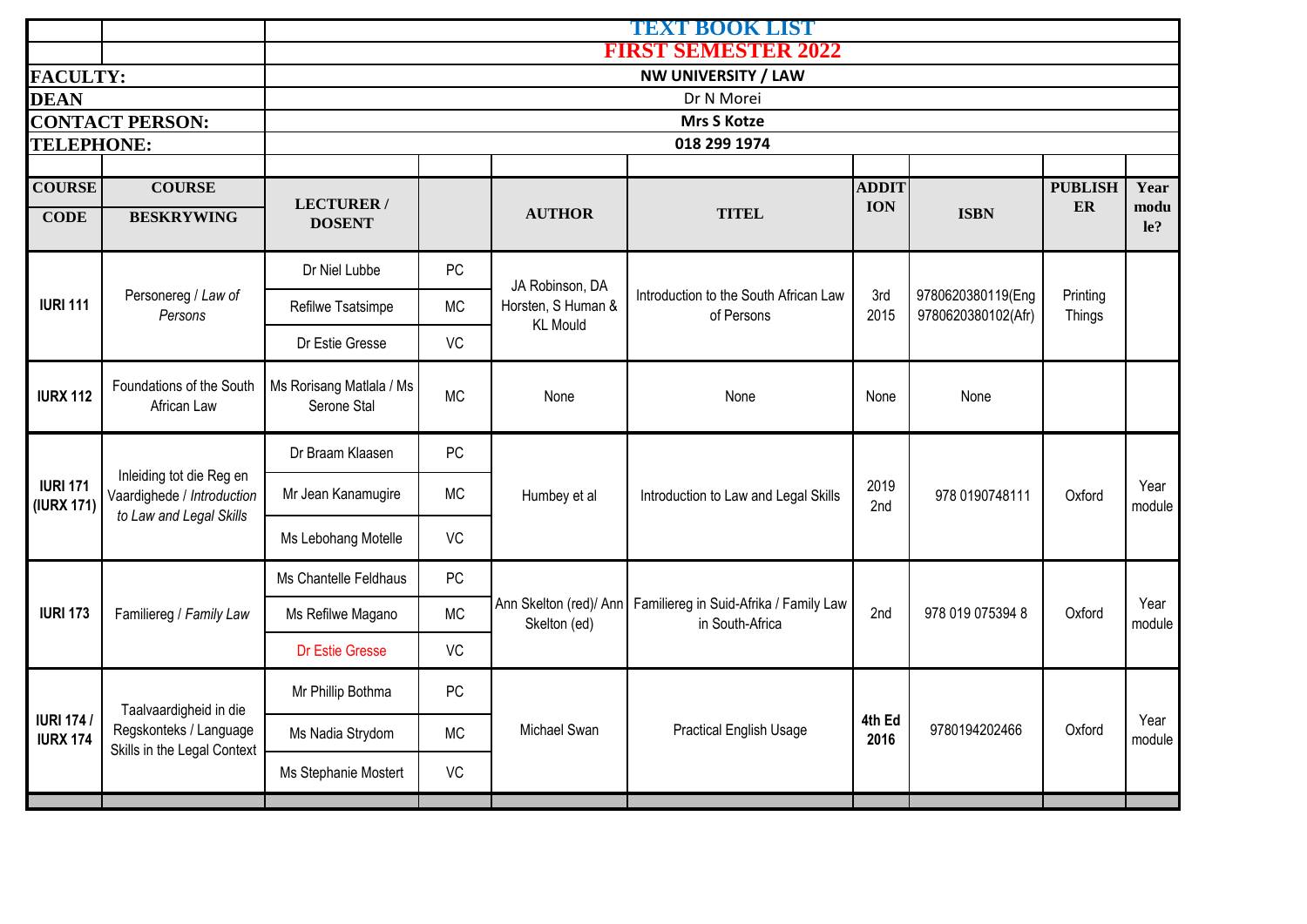| <b>COURSE</b><br><b>CODE</b>       | <b>COURSE</b><br><b>BESKRYWING</b>                       | <b>LECTURER/</b><br><b>DOSENT</b>           |           | <b>AUTHOR</b>                        | <b>TITEL</b>                                                                                                | <b>ADDIT</b><br><b>ION</b> | <b>ISBN</b>                 | <b>PUBLISH</b><br>${\bf E}{\bf R}$ | Year<br>modu<br>le? |
|------------------------------------|----------------------------------------------------------|---------------------------------------------|-----------|--------------------------------------|-------------------------------------------------------------------------------------------------------------|----------------------------|-----------------------------|------------------------------------|---------------------|
|                                    |                                                          | Adv Rene Koraan                             | <b>PC</b> |                                      |                                                                                                             |                            |                             |                                    |                     |
| <b>IURI 211</b><br><b>IURX 211</b> | Strafreg: Algemene<br>Beginsels / Criminal Law:          | $\overline{\phantom{a}}$                    | <b>MC</b> | Snyman, C Updated by<br>SV Hoctor    | Snyman's Criminal Law                                                                                       | 7th                        |                             | Lexis Nexis                        |                     |
|                                    | <b>General Principles</b>                                | $\overline{\phantom{a}}$                    | VC        |                                      |                                                                                                             |                            |                             |                                    |                     |
|                                    |                                                          | Prof E du Plessis                           | PC        | Botha C                              |                                                                                                             |                            |                             |                                    |                     |
| <b>IURI 213</b>                    | Regsinterpretasie / Legal<br>Interpretation              | Mr Molebatsi Moremi<br>(Daniël)             | <b>MC</b> |                                      | Wetsuitleg: 'n Inleiding vir Studente /<br>Statutory Interpretation: An<br><b>Introduction for Students</b> | 5e<br>5th                  | 9780702198694               | Juta                               |                     |
|                                    |                                                          | Ms Julia Malisa ?                           | VC        |                                      |                                                                                                             |                            |                             |                                    |                     |
|                                    |                                                          | Prof PG du Toit                             | PC        |                                      |                                                                                                             |                            |                             |                                    |                     |
| <b>IURI 271</b>                    | Strafprosesreg / Law of<br><b>Criminal Procedure</b>     | Ms Getsia Zazo                              | <b>MC</b> |                                      | Juta's Pocket Statutes: Criminal<br>Procedure Act and Regulations                                           | 17th or<br>latest          | 9781485137962               | Juta                               | Year<br>module      |
|                                    |                                                          |                                             | VC        |                                      |                                                                                                             |                            |                             |                                    |                     |
|                                    |                                                          | Prof Mitzi Wiese                            | PC        | Horn, Knobel and<br>Wiese            | Introduction to the Law of Property                                                                         | 8th                        | 978 1 48513 784 9           | Juta                               |                     |
| <b>IURI 272</b>                    | Sakereg / Property Law                                   | Mr Sikandar Kola                            | <b>MC</b> |                                      | Law of Property Casebook for students                                                                       | 9th                        |                             | Juta                               | Year<br>module      |
|                                    |                                                          | Adv Steven Serumaga-<br>Zake                | VC        |                                      |                                                                                                             |                            | 978 1 48513 718 4<br>e book |                                    |                     |
|                                    |                                                          | Prof Heléne Combrinck /<br>Ms Lee-Ann Louw? | PC        |                                      |                                                                                                             |                            |                             |                                    |                     |
| <b>IURI 273</b>                    | Deliktereg / Law of Delict                               | Prof Tumi Mmusinyane                        | <b>MC</b> | Loubser M & Midgley<br>R et al (eds) | The Law of Delict in South Africa                                                                           | 3rd<br>2017                | 978 0 19041 148 0           | Oxford                             | Year<br>module      |
|                                    |                                                          | Ms Chevauree du Pokoy                       | VC        |                                      |                                                                                                             |                            |                             |                                    |                     |
|                                    | Taalvaardigheid in die                                   | Mr Pfunzo Mashau                            | PC        |                                      |                                                                                                             |                            |                             |                                    |                     |
| <b>IURI 274</b>                    | Regskonteks II / Language<br>Skills in the Legal Context | Mr Lutendo Nendauni                         | <b>MC</b> | None                                 | None                                                                                                        |                            | None                        | None                               | Year<br>module      |
|                                    |                                                          | Natasha Ravyse / Ms<br>Stephanie Mostert?   | VC        |                                      |                                                                                                             |                            |                             |                                    |                     |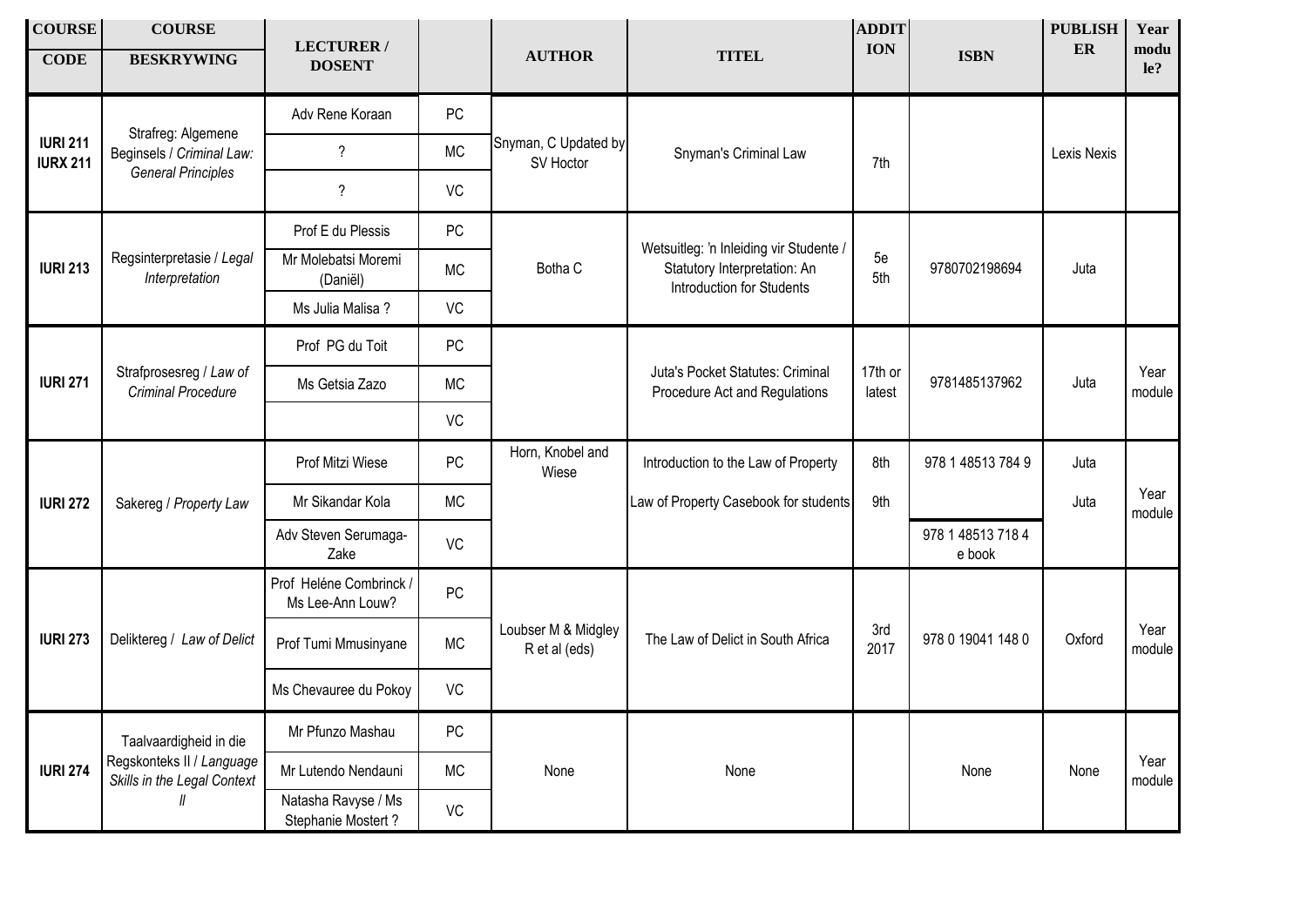| <b>COURSE</b><br><b>CODE</b> | <b>COURSE</b><br><b>BESKRYWING</b>                                                  | <b>LECTURER/</b><br><b>DOSENT</b>              |           | <b>AUTHOR</b>                                      | <b>TITEL</b>                                                                       | <b>ADDIT</b><br><b>ION</b> | <b>ISBN</b>                                     | <b>PUBLISH</b><br>ER  | Year<br>modu<br>$1e$ ? |
|------------------------------|-------------------------------------------------------------------------------------|------------------------------------------------|-----------|----------------------------------------------------|------------------------------------------------------------------------------------|----------------------------|-------------------------------------------------|-----------------------|------------------------|
|                              |                                                                                     | Dr Lovemore Chiduza                            | <b>MC</b> | De Vos P and<br>Freedman W (Editors)               | South African Constutional Law in<br>Context                                       | 2nd<br>2020/21             | 9780190746162 (print)<br>9780190751104 (e book) |                       | Year<br>Module         |
| <b>IURI 275</b>              | Staatsreg en die Handves<br>van Regte / Constittional<br>Law and the Bill of Rights | Rolien Roos / Mr Reshard<br>Kolobhai?          | PC        |                                                    |                                                                                    |                            |                                                 | Oxford                |                        |
|                              |                                                                                     | Ms Gabrielle Burns                             | VC        |                                                    |                                                                                    |                            |                                                 |                       |                        |
| <b>IURI 311</b>              |                                                                                     | Ms Tebogo Rakate                               | PC        |                                                    | New Entrepreneurial Law                                                            |                            |                                                 |                       |                        |
|                              | Ondernemingsreg /<br>Entrepreneurial Law                                            | Prof Howard Chitimira /<br>Prof Phemelo Magau? | <b>MC</b> | Piet Delport                                       |                                                                                    |                            | 9780409118179                                   | Lexis Nexis           |                        |
|                              |                                                                                     | Adv Steven Serumaga-<br>Zake S                 | VC        |                                                    |                                                                                    |                            |                                                 |                       |                        |
| <b>IURI 313</b>              | Erfref / Law of Succession                                                          | Dr A Gildenhuys                                | <b>PC</b> | Jamneck J &<br>Rautenbach C<br>(reds/eds)          | The Law of Succession in South<br>Africa                                           |                            |                                                 | Oxford                |                        |
|                              |                                                                                     | Me Charlene Lanser                             | <b>MC</b> |                                                    |                                                                                    | 3nd<br>2017                | 9780190428167<br>(Eng)                          | University<br>Press   |                        |
|                              |                                                                                     | Mr Mandla Motha / Celia<br>Lourens             | VC        |                                                    |                                                                                    |                            |                                                 |                       |                        |
|                              | Bewysreg / Law of<br>Evidence                                                       | Mr Myrone Stoffels                             | PC        | Scwikkard vd Merwe                                 | Beginsels van die Bewysreg<br>Principles of Evidence                               | 3de<br>4th                 | 9781485118176<br>9781485109242                  | Juta                  | Year<br>module         |
| <b>IURI 371</b>              |                                                                                     | Ms Friedel Steenekamp                          | <b>MC</b> |                                                    |                                                                                    |                            |                                                 |                       |                        |
|                              |                                                                                     | Mr Daniel Moremi                               | <b>MC</b> |                                                    |                                                                                    |                            |                                                 |                       |                        |
|                              |                                                                                     | Dr Germarié Viljoen                            | PC        |                                                    | Kontraktereg in Suid-Afrika Derde<br>uitgawe Hutchinson en Pretorius (reds)        |                            |                                                 | Oxford                | Year<br>module         |
| <b>IURI 373</b>              | Kontraktereg / Law of<br>Contract                                                   | Mr Kabelo Mutubi                               | <b>MC</b> | Hutchinson et al                                   | / The Law of Contract in South<br>AfricaThird Edition Hutchinson and               | 2017                       | 9780199506132 /<br>9780190419820                | University<br>Press   |                        |
|                              |                                                                                     | Ms Nirissa Reddy                               | VC        |                                                    | Pretorius (eds)                                                                    |                            |                                                 |                       |                        |
|                              | Law of Civil Procedure /                                                            | Zaida Essop                                    | PC        | Péte S, Hulme D,<br>Palmer <sub>R</sub>            | Civil Procedure: A Practical Guide<br>Fundamental Principles of Civil<br>Procedure | 2017<br>4th                | 9780190411268                                   | Oxford<br>Lexis Nexis | Year<br>module         |
| <b>IURI 376</b>              | Sivieleprosesreg                                                                    | Patrick Mogale                                 | <b>MC</b> | Theophilopoulos C,<br>van Heerden CM.<br>Boraine A |                                                                                    |                            |                                                 |                       |                        |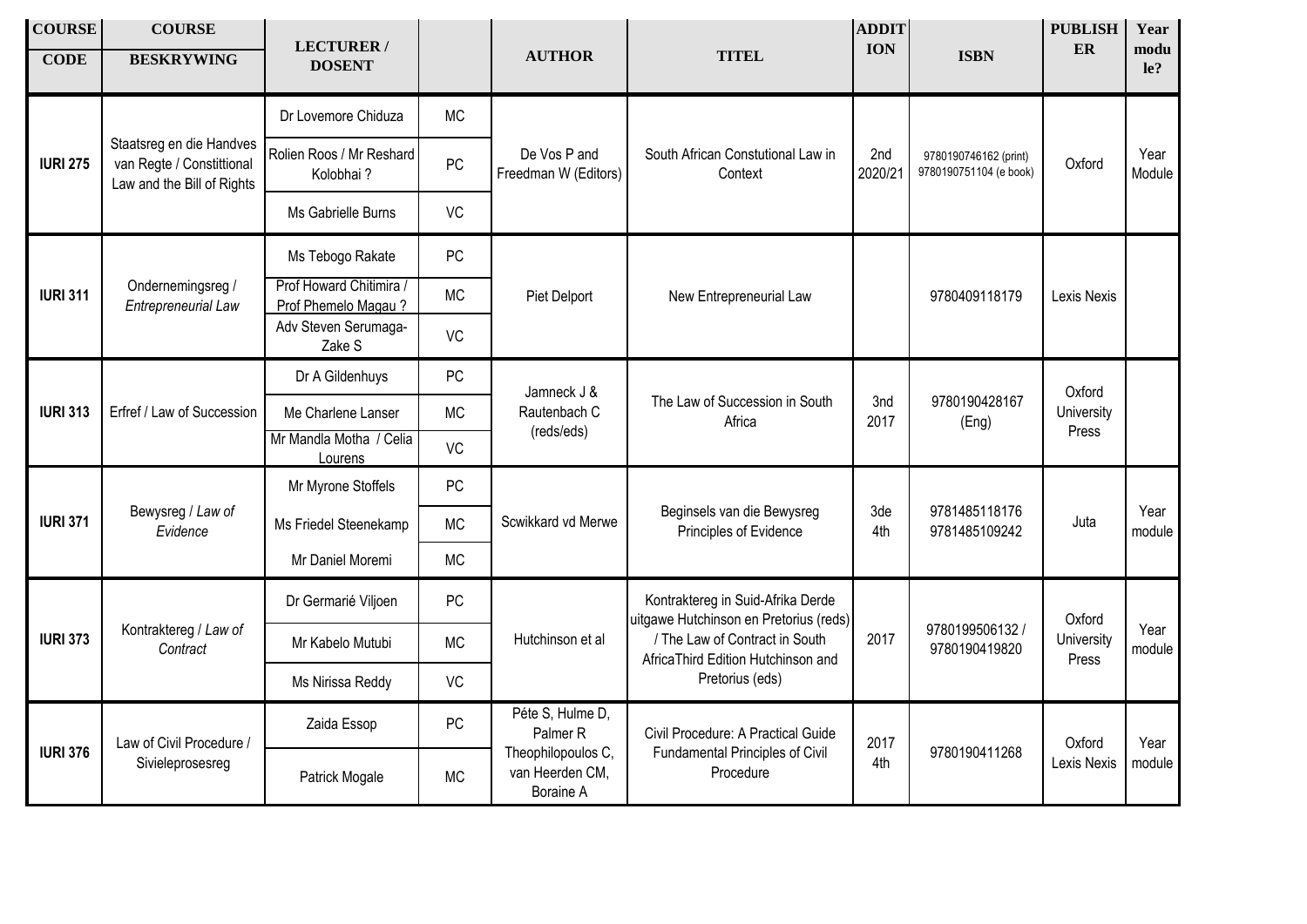| <b>COURSE</b><br><b>CODE</b> | <b>COURSE</b><br><b>BESKRYWING</b>                        | <b>LECTURER/</b><br><b>DOSENT</b>     |           | <b>AUTHOR</b>       | <b>TITEL</b>                                               | <b>ADDIT</b><br><b>ION</b> | <b>ISBN</b>                      | <b>PUBLISH</b><br><b>ER</b>  | Year<br>modu<br>le? |
|------------------------------|-----------------------------------------------------------|---------------------------------------|-----------|---------------------|------------------------------------------------------------|----------------------------|----------------------------------|------------------------------|---------------------|
|                              | Taalvaardigheid in die                                    | Mr Michael Laubscher                  | PC        |                     |                                                            |                            | 9780141394886<br>9780141294886   | Penguin                      |                     |
| <b>IURI 377</b>              | Regskonteks III / Language<br>Skills in the Legal Context | Mr Bongani Thela                      | <b>MC</b> | Steinbeck, John     | The Grapes of Wrath                                        | 2017<br>2014               |                                  | <b>Books South</b><br>Africa | Year<br>module      |
|                              | Ш                                                         | Natasha Ravyse                        | VC        |                     |                                                            |                            |                                  |                              |                     |
|                              | Inleiding tot die                                         | Dr Allison Geduld / Dr Niel<br>Lubbe? | <b>PC</b> |                     |                                                            |                            |                                  |                              |                     |
| <b>IURI 412</b>              | Regsfilosofie / Introduction<br>to Jurisprodence          | Mr Mmakgotso Mongake                  | <b>MC</b> | David Bilchitz      | Jurisprudence in an African Context                        | 2018                       |                                  | Oxford<br>University         |                     |
|                              |                                                           | Ms Gabrielle Burns                    | VC        |                     |                                                            |                            |                                  |                              |                     |
| <b>IURI 413</b>              | Besondere Kontrakte /<br><b>Specific Contracts</b>        | Dr Michelle Barnard                   | PC        | Nagel et al         | Kommersiële Reg / Commercial Law                           |                            | 9780409123968/<br>9780639008905  | Lexis Nexis                  |                     |
|                              |                                                           | Mr Ramokgadi Nkhumise<br>(Walter)     | <b>MC</b> |                     |                                                            |                            |                                  |                              |                     |
|                              | Administrative Law /<br>Administratiefreg                 | Ngwako Raboshakga                     | PC        |                     |                                                            |                            |                                  | Oxford                       |                     |
| <b>IURI 415</b>              |                                                           | Dr Keseofetse Lefenya                 | <b>MC</b> | G. Quinot (ed)      | Administrative Justice in South Africa:<br>An Introduction | 2nd                        | 9780199056576                    | University<br>Press          |                     |
|                              |                                                           | Dr John Rantlo                        | VC        |                     |                                                            |                            |                                  |                              |                     |
|                              |                                                           | Alex Nair                             | PC        | <b>CG Marnewick</b> | Litigation Skills for South Africa<br>Lawyers              | 4rd                        | 9780639010355 /<br>9780639010373 | Lexis Nexis                  | Year<br>module      |
| <b>IURI 472</b>              | Legal Practice /<br>Regspraktyk                           | Chrisna Landsberg<br>(Practical)      | PC        | SH Mahomed et al    | Clinical Law in South Africa                               | 3rd                        | 9780409052985                    | Lexis Nexis                  |                     |
|                              |                                                           | Ms Hilary Visser                      | <b>MC</b> |                     |                                                            |                            |                                  |                              |                     |
|                              |                                                           | Dr Brewis Soyapi                      | <b>PC</b> |                     |                                                            |                            |                                  |                              |                     |
| <b>IURE 412</b>              | Skynhof ./ Moot Court                                     |                                       | <b>MC</b> |                     | None                                                       |                            | None                             | None                         |                     |
|                              |                                                           | <b>NA</b>                             | <b>VC</b> |                     |                                                            |                            |                                  |                              |                     |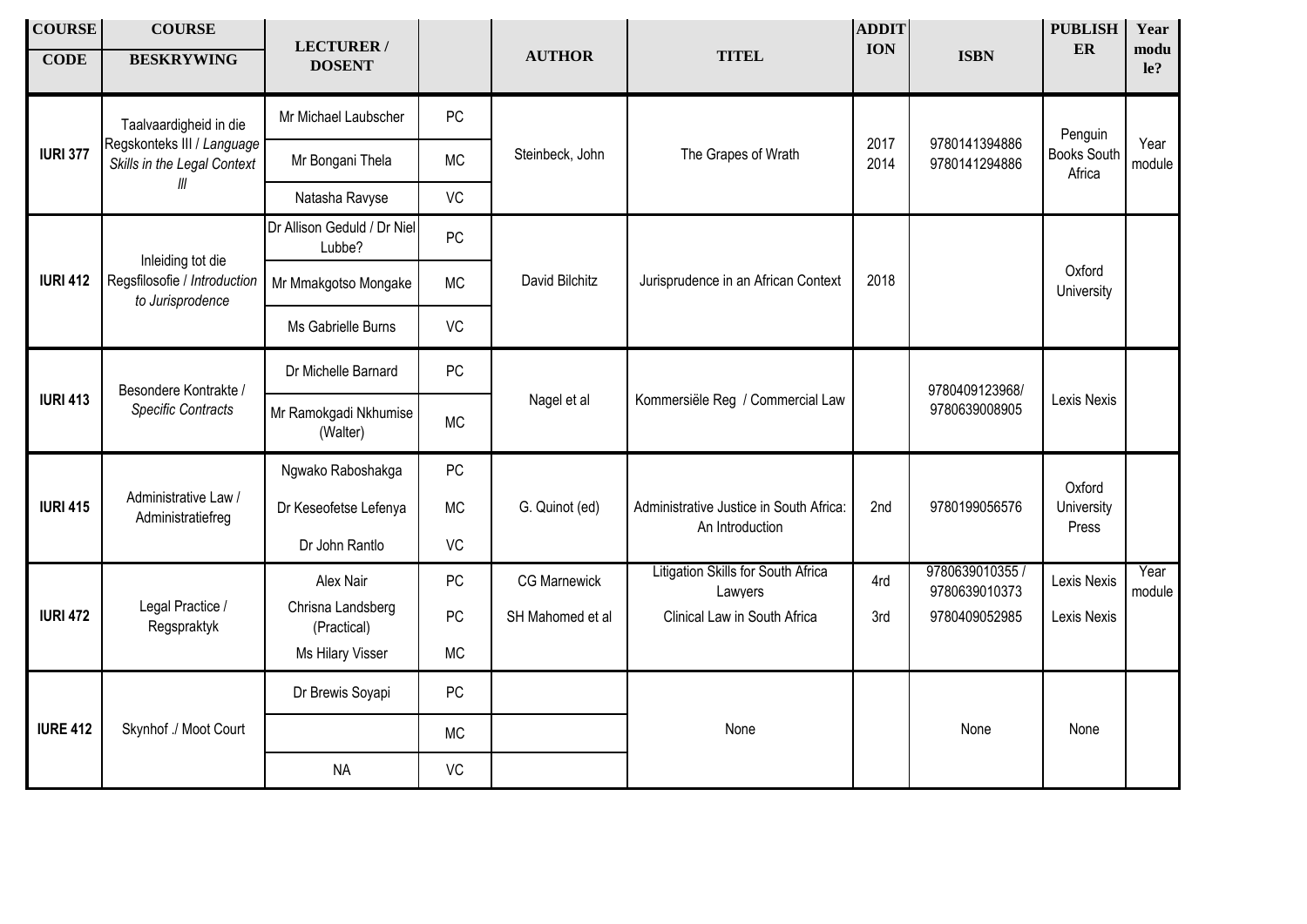| <b>COURSE</b><br><b>CODE</b> | <b>COURSE</b><br><b>BESKRYWING</b>                               | <b>LECTURER/</b><br><b>DOSENT</b>             |           | <b>AUTHOR</b>                                              | <b>TITEL</b>                                                                 | <b>ADDIT</b><br><b>ION</b> | <b>ISBN</b>                                                                   | <b>PUBLISH</b><br><b>ER</b> | Year<br>modu<br>le? |
|------------------------------|------------------------------------------------------------------|-----------------------------------------------|-----------|------------------------------------------------------------|------------------------------------------------------------------------------|----------------------------|-------------------------------------------------------------------------------|-----------------------------|---------------------|
|                              |                                                                  | Naeema Gabru                                  | <b>PC</b> |                                                            | A Student's approach to Taxation in<br><b>SA</b>                             | 2022                       | hard copy: ISBN/ISSN:<br>9780639012063;<br>ebook: ISBN/ISSN:<br>9780639012070 |                             |                     |
| <b>IURE 414</b>              | Tax Law / Belastingreg                                           | Dr Tinyiko Ngobeni                            | <b>MC</b> | Coetzee K (ed)                                             |                                                                              |                            |                                                                               | Lexis Nexis                 |                     |
| <b>IURE 415</b>              | Allemansreg / Street Law                                         | Mr Ngwako Raboshakga                          | PC        | McQuoid-Mason D<br>McQuoid-Mason D                         | Street Law - Educator's Manual Street 3rd 2015<br>Law - Learners Manual      | 3rd 2015                   | 9780702185557<br>9780702185540                                                | Juta                        |                     |
|                              |                                                                  | Mr Daniel Moremi                              | <b>MC</b> |                                                            |                                                                              |                            |                                                                               |                             |                     |
| <b>IURE 416</b>              | Law Clinic                                                       | Ms Hilary Visser                              | <b>MC</b> | None                                                       | None                                                                         |                            |                                                                               |                             |                     |
|                              |                                                                  | Ms Chrisna Lansberg /<br>Zaida Essop          | <b>PC</b> |                                                            |                                                                              |                            |                                                                               |                             |                     |
| <b>IURE 417</b>              | Health Care Law /<br>Gesondheidsorgreg                           | Ms Jeanette Visagie / Dr<br>Francois vd Berg? | PC        | Carstens and<br>Pearmain                                   | Foundational Principles of South<br>African Medical Law                      | 2007                       | 9780409113419<br>ebook<br>9780409020274 Print                                 | Lexis Nexis                 |                     |
|                              |                                                                  | Prof Henk Kloppers                            | <b>PC</b> | Francois Du Toit,<br>Bradley Smith, Anton<br>van der Linde | Fundamentals of South Africa Trust<br>Law                                    | 2019                       | eBook:<br>9780639005171 Print:<br>9780639005164                               |                             |                     |
| <b>IURE 418</b>              | Law of Trusts / Trustreg                                         | Ms Charlene Lanser                            | <b>MC</b> |                                                            |                                                                              |                            |                                                                               | Lexis Nexis                 |                     |
| <b>IURM 411</b>              | Gevorderde Verbintenisreg<br>/ Advanced Obligations              | Dr Neels Killian                              | <b>MC</b> | None                                                       | None                                                                         |                            | None                                                                          |                             |                     |
| <b>IURM 414</b>              | Internasionale Ekonomiese<br>Reg / International<br>Economic Law | Ms Jeanette Visagie                           | PC / MC   | Kugler K and Sucker F                                      | International Economic Law (southern)<br>African perspectives and priorities | 2021                       | 978 1 48513 792 4                                                             | Juta                        |                     |